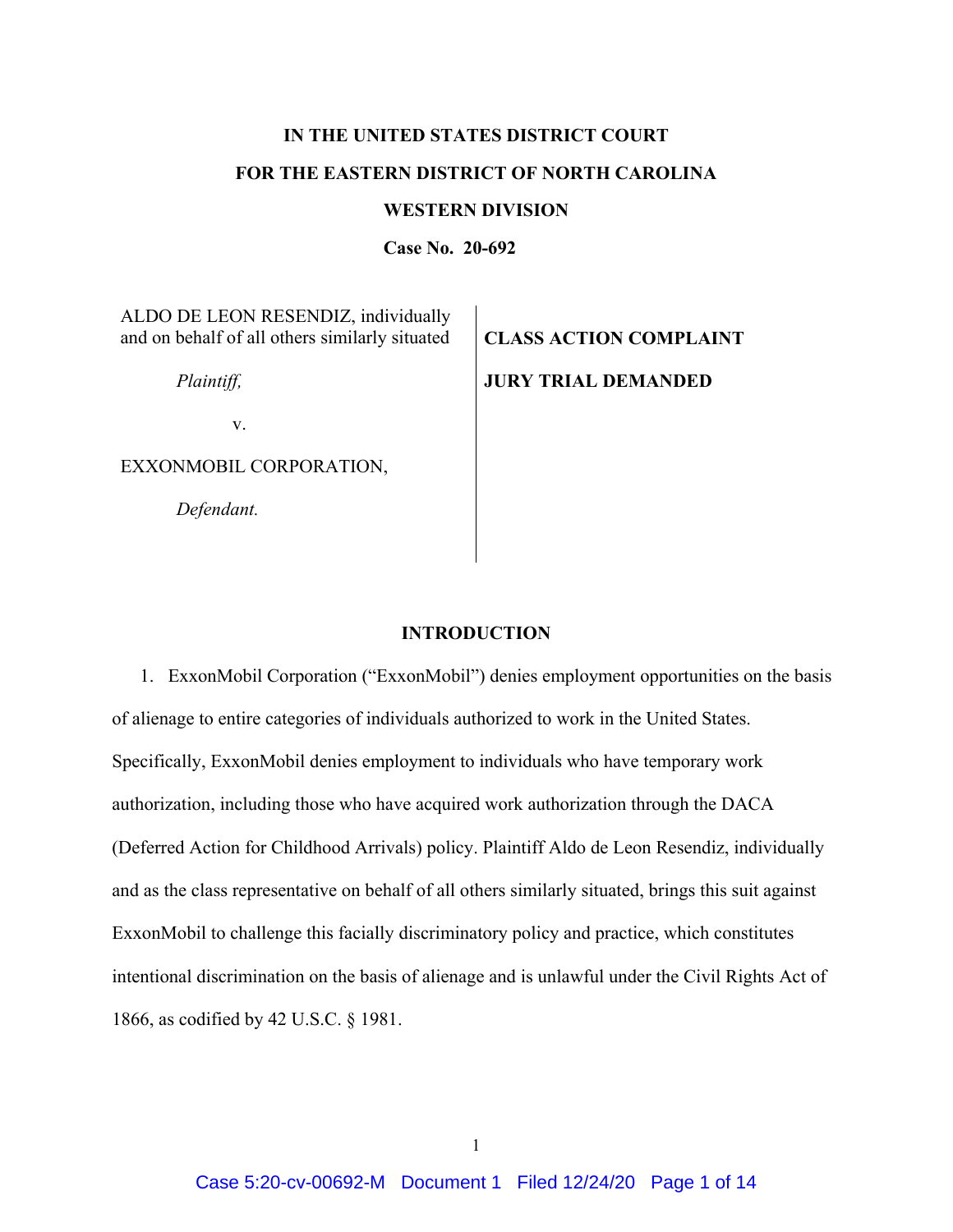#### **JURISDICTION AND VENUE**

2. This Court has jurisdiction over this action under 28 U.S.C. §§ 1331 and 1343(a), as well as under 42 U.S.C. §§ 1983 and 1988.

3. Venue is proper in the Eastern District of North Carolina under 28 U.S.C. § 1391(b)(2) because a substantial part of the events or omissions giving rise to the claims occurred in this judicial district.

#### **PARTIES**

## *Plaintiff*

4. Plaintiff Aldo De Leon Resendiz ("Plaintiff De Leon" or "De Leon") is a 22-year-old college student at North Carolina State University, seeking a Bachelor's degree in Chemical Engineering and Paper Science.

5. Plaintiff De Leon is not a citizen of the United States. He arrived in the United States in 2006, at the age of 8. In 2012, the U.S. Department of Homeland Security granted Plaintiff De Leon deferred action and authorization to work in the United States through the Deferred Action for Childhood Arrivals (DACA) initiative. Plaintiff had work authorization when he applied to and was ultimately denied the position of Chemical Engineer Intern at ExxonMobil. He continues to have work authorization and deferred action. Plaintiff De Leon does not require a sponsor to be authorized to work in the United States.

#### *Defendant*

6. Defendant ExxonMobil is an American multinational energy corporation headquartered in Irving, Texas. Defendant ExxonMobil, by soliciting, conducting, and transacting business in North Carolina, engages in continuous, permanent and substantial activity within the state.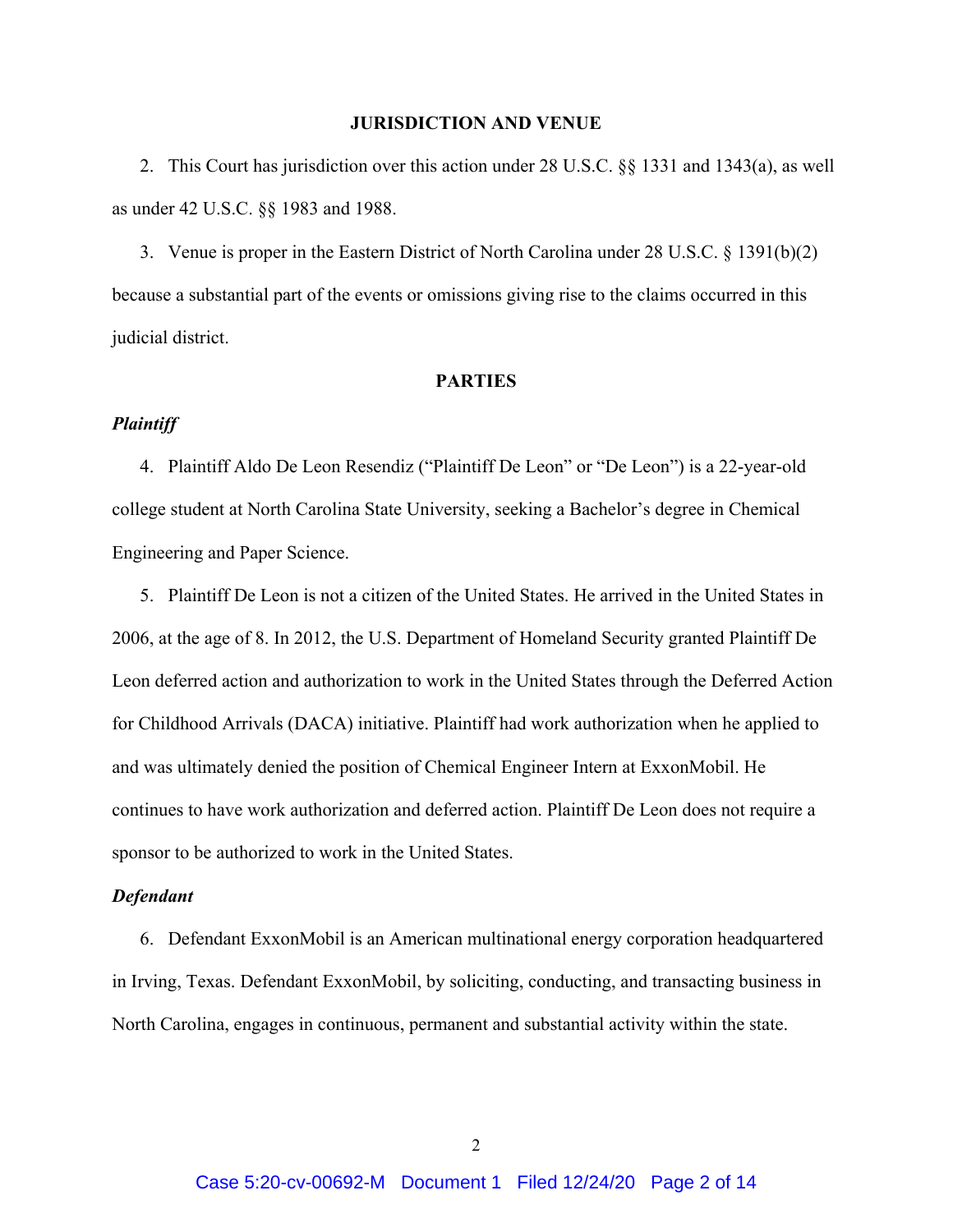#### **FACTUAL ALLEGATIONS**

7. Defendant ExxonMobil intentionally discriminates against noncitizen applicants for employment in the United States on the basis of alienage.

8. Plaintiff Aldo De Leon is a top student majoring in Chemical Engineering and Paper Science at North Carolina State University, where he is earning a 4.0 GPA, and a member of the Goodnight Scholars Program, a program for the top science and engineering students at North Carolina State University.

9. In or around September 2018, Defendant ExxonMobil representatives visited North Carolina State University to present at an event sponsored by the Society of Hispanic Professional Engineers, as well as to recruit interns from the Goodnight Scholars program. At this event, recruiters spoke with Plaintiff De Leon and encouraged him to apply for a chemical engineer internship with Defendant ExxonMobil.

10. On September 15, 2018, Plaintiff De Leon submitted an online application to Defendant ExxonMobil for an internship to start in the summer of 2019.

11. On his application, Plaintiff De Leon answered that he was authorized to work in the United States and that he has been a citizen of Mexico since the year of his birth, 1998. Plaintiff De Leon answered that he would not need future company sponsorship for a visa or work authorization. Plaintiff De Leon also mistakenly marked that his work authorization was permanent and not temporary.

12. On September 18, 2018, an ExxonMobil representative interviewed Plaintiff De Leon for an internship. The representative and Plaintiff De Leon discussed Plaintiff's resume and accomplishments. They did not discuss Plaintiff's immigration status or work authorization or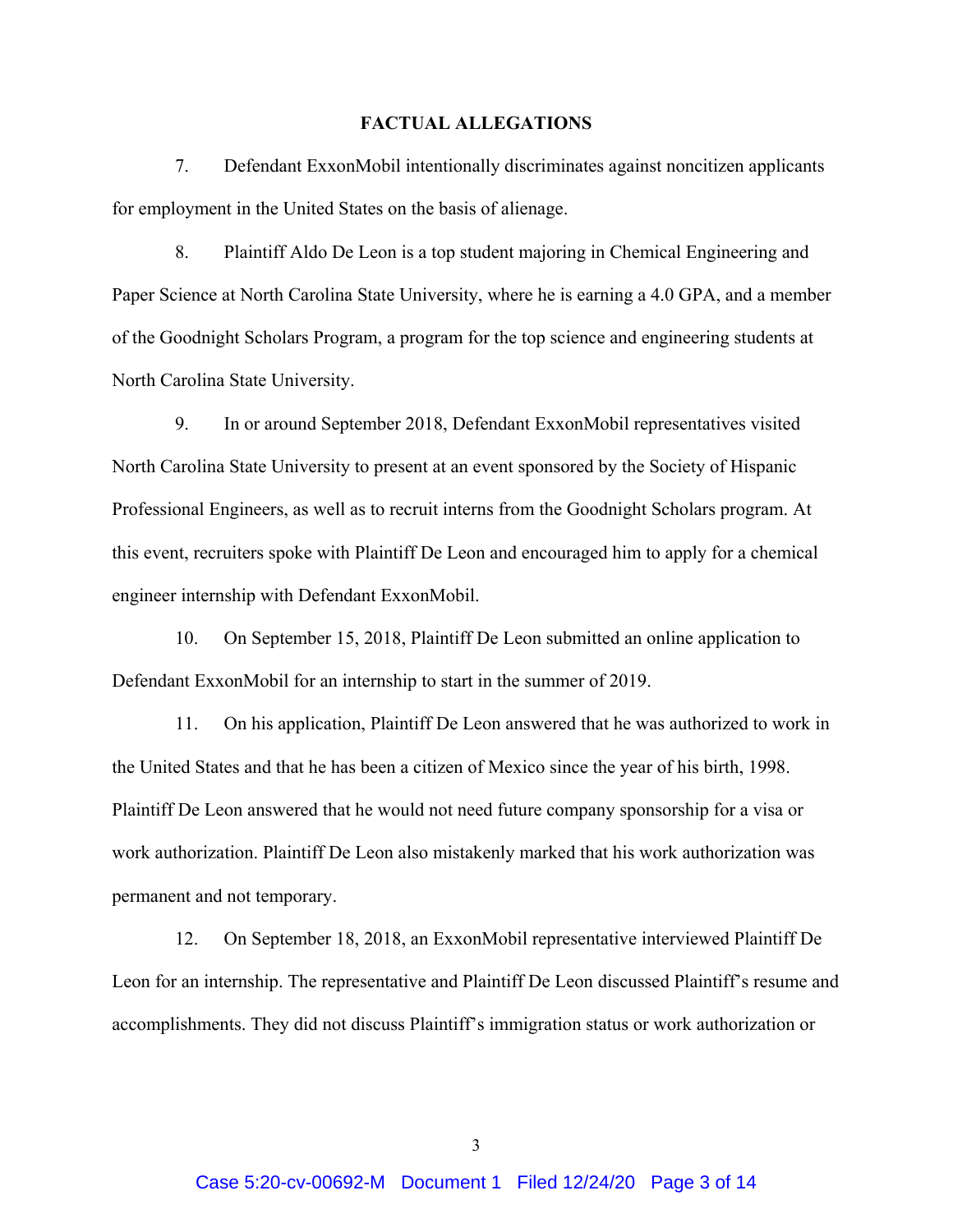that Defendant ExxonMobil requires that its interns possess a permanent right to work in the United States.

13. On or around September 28, 2018, Plaintiff De Leon received an offer for a spring 2019 internship with another company.

14. On or around October 8, 2018, Plaintiff De Leon accepted an offer from another company for a 2019 summer internship.

15. On October 12, 2018, Plaintiff De Leon received an email signed by Victoria Burnhauser, a Recruiting Operations Analyst for Defendant ExxonMobil, with an attached offer letter for a 2019 summer internship at Defendant ExxonMobil's Baton Rouge facility.

16. On October 15, 2018, Plaintiff De Leon and Defendant ExxonMobil agreed that Plaintiff De Leon could begin his internship in January 2019 so that he would not have to renege on the summer 2019 internship with another company that he had already accepted.

17. After Plaintiff De Leon accepted a 2019 spring internship with Defendant ExxonMobil, he declined the internship offer from another company. That internship would have paid Plaintiff De Leon a \$1,993 semi-monthly stipend, with an additional housing allowance of \$900 per month.

18. Defendant ExxonMobil offered Plaintiff De Leon a starting salary of \$83,000, relocation benefits, and noted that the "offer is contingent upon the verified, satisfactory completion of requirements outlined in the Conditions of Employment." Clicking on the link "Conditions of Employment" in the offer letter leads to a page on Defendant ExxonMobil's website. This page states: "This employment offer is contingent upon satisfaction of [] requirements that we will verify upon your acceptance," including maintaining satisfactory academic performance, completion of a medical evaluation, drug test, and background check,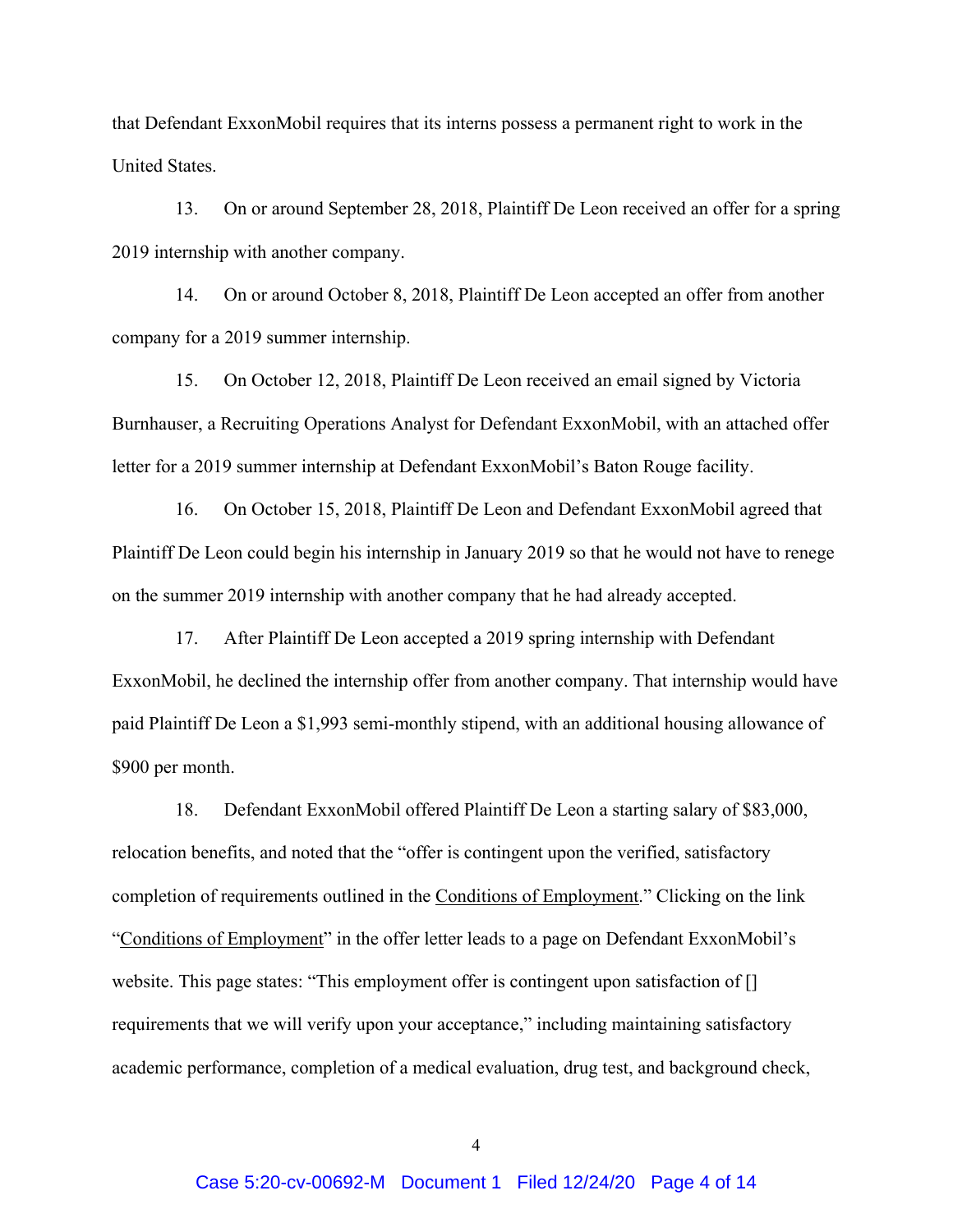and that "the work eligibility requirements in the employment application include original documentation to support your status." The webpage continues: "When you accept our offer you will be asked to provide a legible copy of one of the following documents showing your status as a "Protected Individual" as defined by federal law." The webpage requests documents that establish that an intern is a U.S. Citizen or National, Permanent Resident, Temporary Resident, Refugee, and Asylee.

19. Defendant ExxonMobil then required Plaintiff De Leon to complete a second application specifically for Defendant ExxonMobil's Baton Rouge facility. On October 29, 2018, Plaintiff De Leon submitted the Baton Rogue application. On this application, Plaintiff De Leon again marked that he was legally authorized to work, he was a citizen of Mexico, and he would not need future company sponsorship for a visa or work authorization.

20. In or around November 2018, Defendant ExxonMobil sent De Leon a \$3,000 moving allowance.

21. On November 14, 2018, Burnhauser emailed Plaintiff De Leon to remind him to upload documents that would demonstrate his eligibility to work in the United States.

22. On or around November 23, 2018, Plaintiff De Leon submitted copies of his work authorization document and social security card on Defendant ExxonMobil's CareerConnect Portal. Plaintiff De Leon also sent an email to Defendant ExxonMobil that confirmed that he had uploaded the required documentation.

23. On or around December 6, 2018, Latisha Thomas, a representative from Defendant ExxonMobil's Baton Rouge Human Resources office, emailed Plaintiff De Leon to inform him that Defendant ExxonMobil required that he obtain a Transportation Worker Identification Credential ("TWIC") card. The email stated that the "U.S. Department of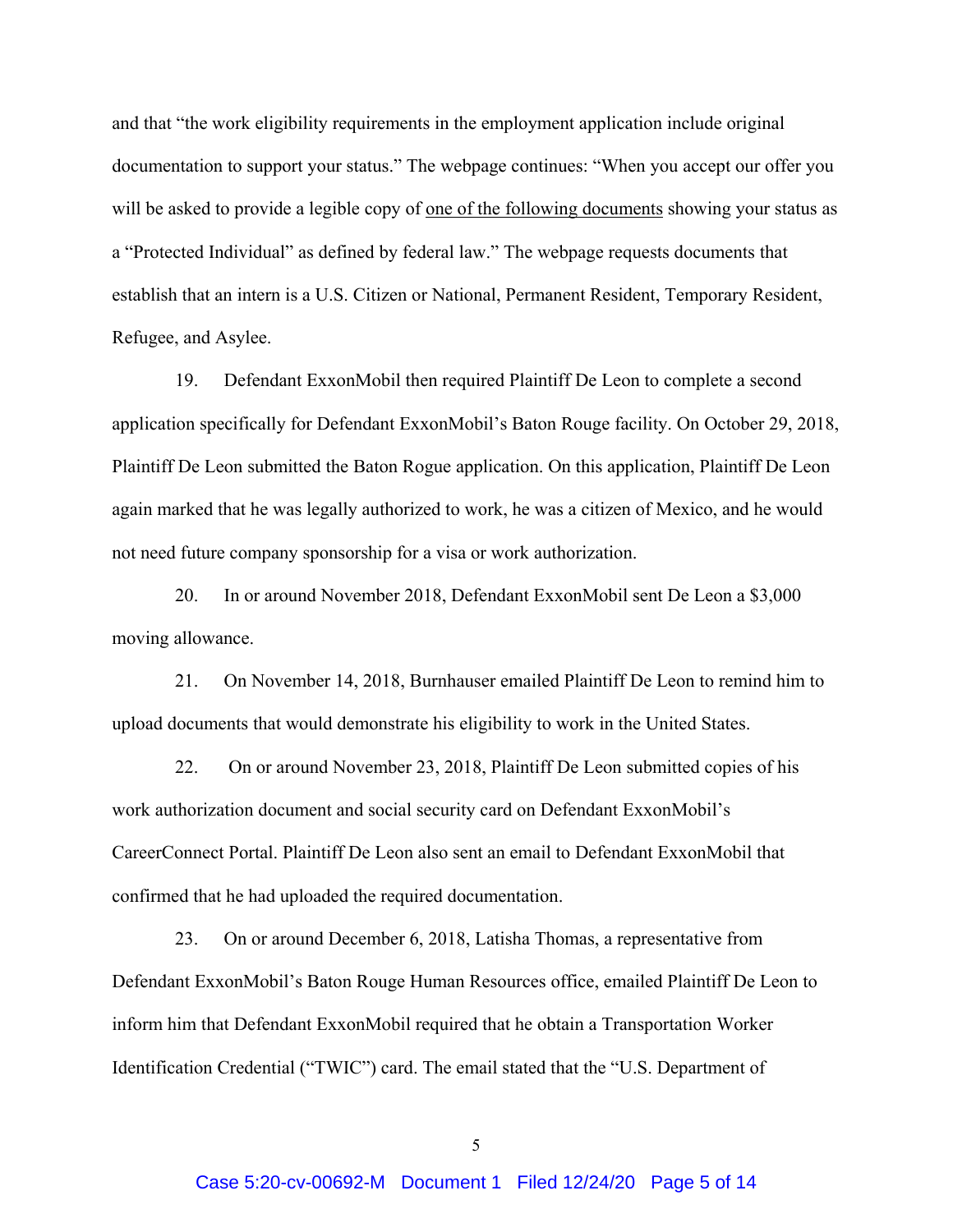Homeland Security has notified ExxonMobil that Transportation Worker Identification Credential (TWIC) cards are required to enter" the Baton Rouge Refinery and Baton Rouge Chemical Plant. The email included instructions to complete the TWIC card application and indicated that Plaintiff De Leon's employment could begin upon completion of the requirements in the offer letter and receipt of the TWIC card.

24. Plaintiff De Leon promptly started the online application for a TWIC card. Upon realizing that his employment authorization document did not present itself as a valid option for TWIC eligibility, Plaintiff De Leon asked three separate ExxonMobil representatives for assistance.

25. On or around December 12, 2018, Plaintiff De Leon called a Human Resources representative at Defendant ExxonMobil's Baton Rouge facility to discuss his TWIC card application. During this conversation, the representative instructed Plaintiff De Leon to change his response to the question "Do you now or will you in the future require company sponsorship for a visa or employment authorization?" from "No" to "Yes". Plaintiff De Leon believes that the representative advised him to make this change in hopes that it would facilitate Plaintiff De Leon's acquisition of a TWIC card, either through sponsorship by Defendant ExxonMobil or otherwise. After making this change, Plaintiff De Leon re-submitted his application. The representative and Plaintiff De Leon did not discuss whether Plaintiff De Leon had temporary or permanent work authorization.

26. On or around December 26, 2018, Plaintiff De Leon received a call from a Defendant ExxonMobil Human Resources representative who informed him that Defendant ExxonMobil was rescinding its internship offer.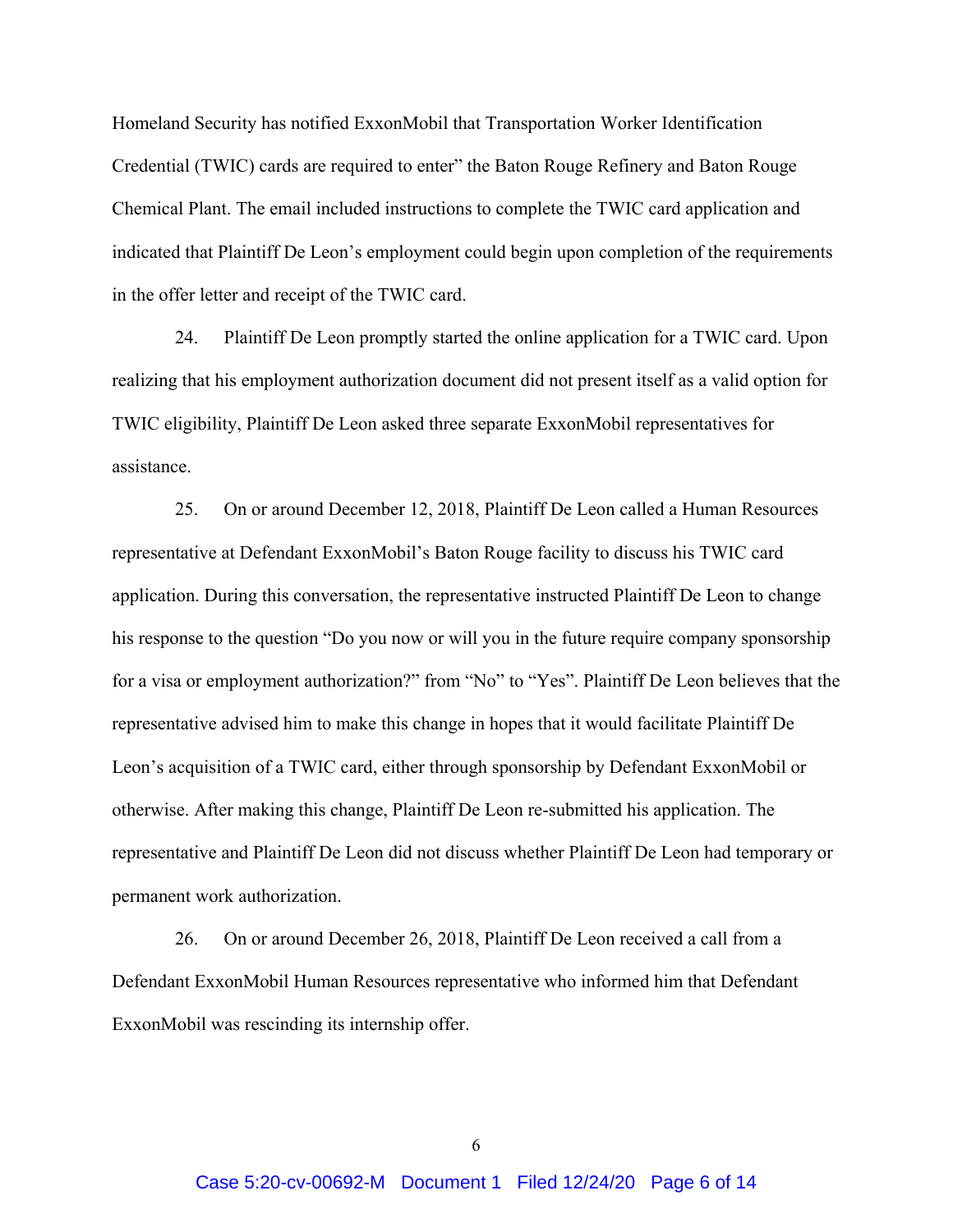27. On or around December 31, 2018, Plaintiff De Leon received a letter from Rosendo Cruz, a U.S. Recruiting Supervisor for Defendant ExxonMobil that rescinded the internship offer. The letter stated in part: "As described in your offer letter, a prerequisite of employment for the position you are seeking is that you have the permanent or indefinite right to work in the U.S. (i.e. you are a protected individual under 8 USC 1324b – you are a US citizen, US National, US Permanent Resident, US Conditional Permanent Resident, Temporary Resident . . ., Asylee, or Refugee.) We now understand based on your application modified after receiving our offer that you do not meet this eligibility requirement." Defendant ExxonMobil did not offer Plaintiff De Leon an internship at a jobsite that did not require a TWIC card.

28. Due to the short window of time between the rescission letter and the start of his Spring semester, Plaintiff De Leon was unable to obtain an internship to replace the internship that Defendant ExxonMobil rescinded. Plaintiff De Leon had moved out of his college housing in anticipation of his move to Baton Rouge and had to hastily secure expensive short-term housing near campus.

29. In or around September 2019, a Defendant ExxonMobil representative contacted Plaintiff De Leon to discuss a potential internship for Summer 2020. This representative conveyed that Defendant ExxonMobil could place him at a location that did not require a TWIC card.

30. Soon thereafter, Plaintiff De Leon spoke with a different Defendant ExxonMobil representative who provided her personal email for Plaintiff De Leon to further discuss potential internship opportunities. Soon thereafter, the representative called Plaintiff De Leon to inform him that Defendant ExxonMobil could not offer him an internship.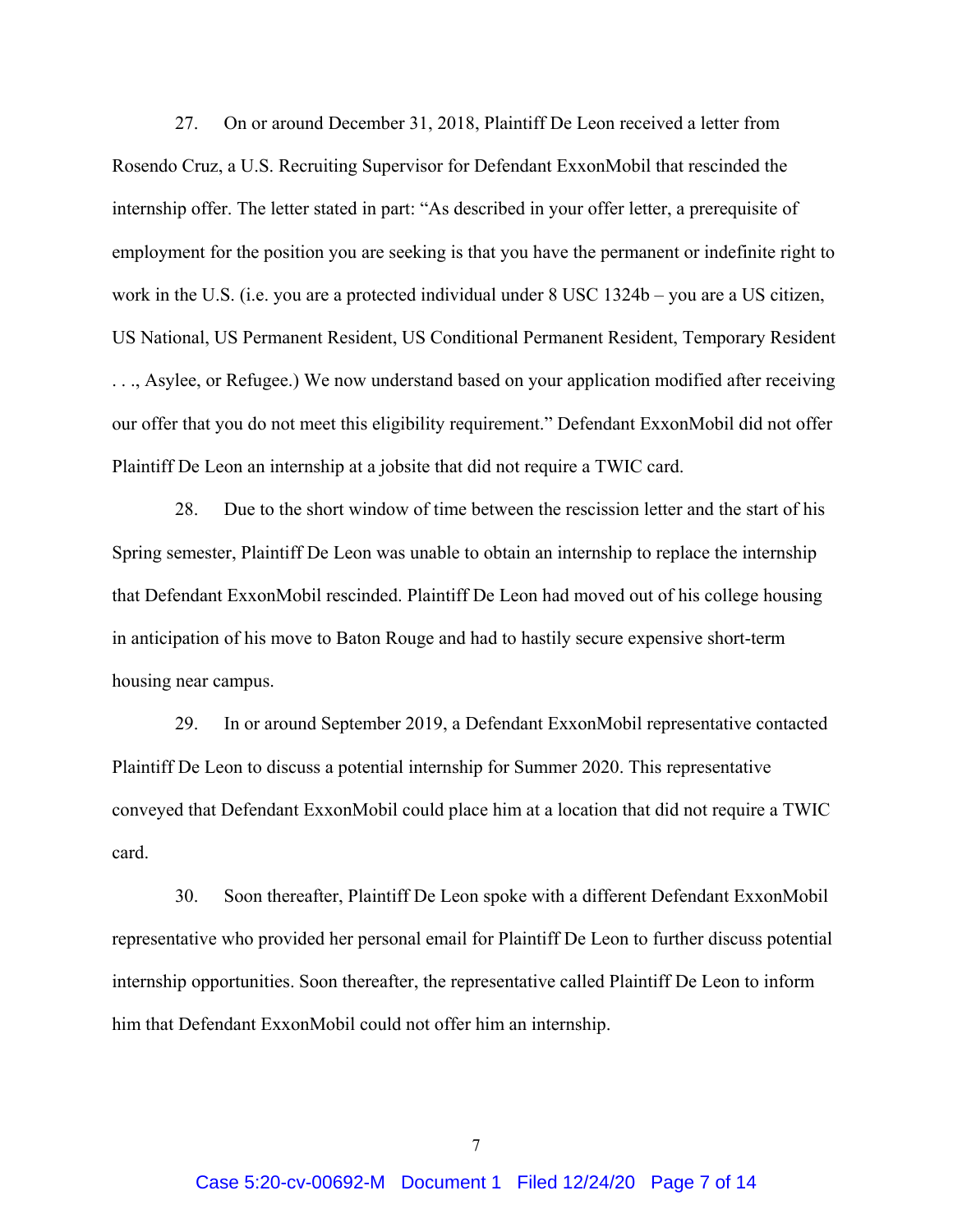31. On or around June 30, 2020, Plaintiff De Leon received a letter from Defendant ExxonMobil that requested that he return the \$3,000 moving allowance that the company had sent him in October 2018.

32. In or around October 2020, a Defendant ExxonMobil representative verbally confirmed that the company would not seek the return of the moving allowance.

## **CLASS ACTION ALLEGATIONS**

33. Plaintiff De Leon brings this action on his own behalf and all other persons similarly situated, under Federal Rule of Civil Procedure 23.

34. Plaintiff De Leon brings class allegations on behalf of himself and a class (the "Class") defined as follows: All noncitizens who are within the jurisdiction of the United States and authorized to work in the United States, who were denied employment or internships with Defendant ExxonMobil, or who were deterred from applying, under the company's policies and/or practices on the basis of alienage between December 26, 2018 and the date of judgment in this action.

35. Plaintiff De Leon reserves the right to amend the Class and any potential subclass definitions if further investigation and discovery indicate that the Class and potential subclass definitions should be narrowed, expanded, or otherwise modified. Excluded from the Class and potential subclass are any judge, justice, or judicial officer presiding over this matter and the members of their immediate families and judicial staff.

36. Plaintiff De Leon is a member of the Class.

37. Upon information and belief, the members of the Class are so numerous that joinder of all of them is impracticable. One of the largest companies in the world, Defendant ExxonMobil has facilities throughout the country and tens of thousands of employees. As of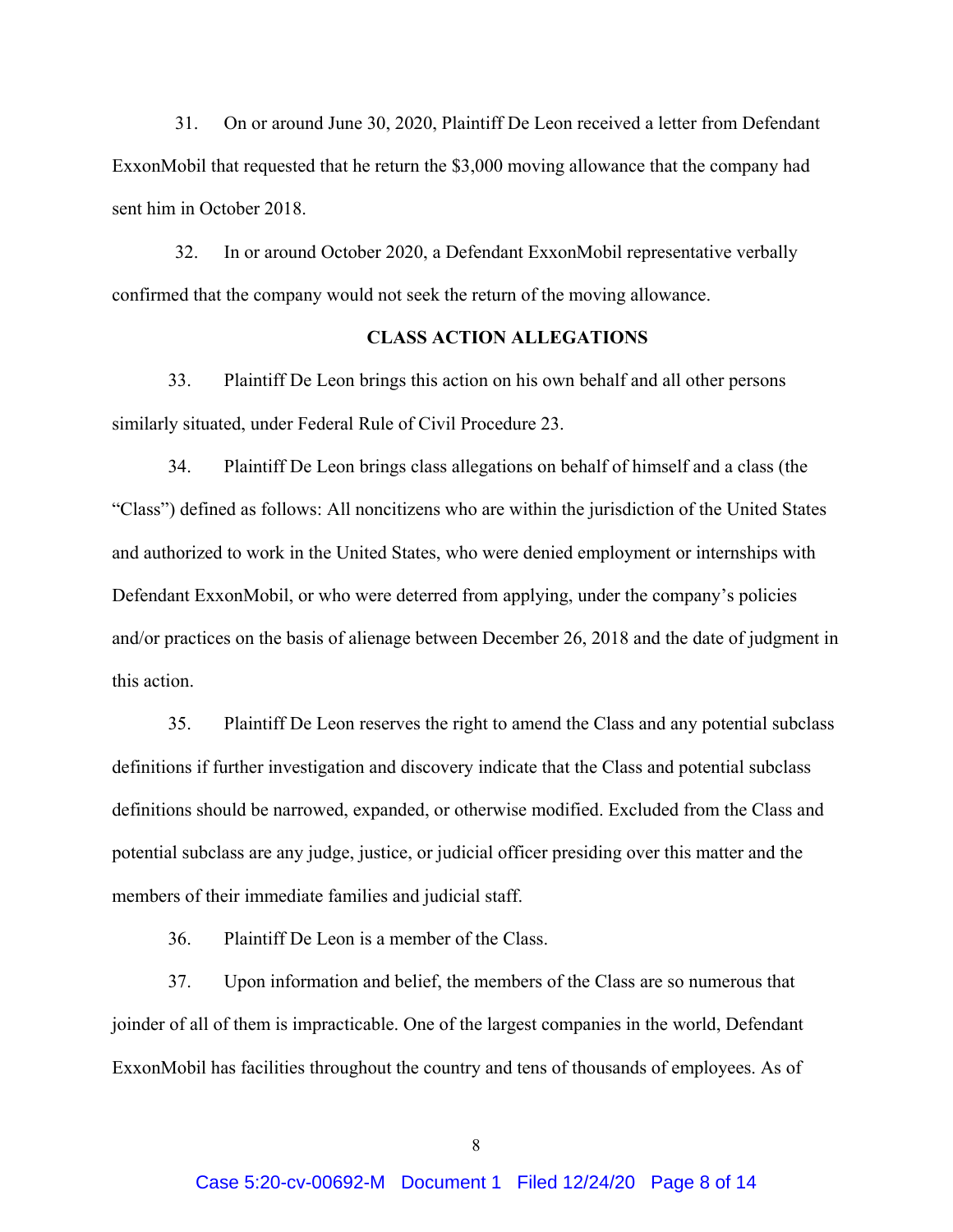June 30, 2020, there were around 645,000 active DACA recipients.<sup>1</sup> There are thousands of individuals who, despite having work authorization, do not meet Defendant ExxonMobil's requirements for employment. Plaintiff De Leon does not know the precise number of class members, because this information is within the possession of Defendant ExxonMobil or other third parties.

38. Questions of law and fact are common to the Class, and these questions predominate over any individual questions of law and fact. Questions of law and fact in common among the Class include, among others: 1) whether Defendant ExxonMobil's policy or practice is to reject job applicants who are authorized to work in the United States because they are not United States citizens and because they do not possess an immigration status acceptable to Defendant ExxonMobil; 2) whether Defendant ExxonMobil's policy as described above discriminatorily deprives Plaintiff De Leon and members of the Class the right to contract for work in violation of 42 U.S.C. § 1981; 3) whether Plaintiff De Leon and the Class suffered harm by reason of Defendant ExxonMobil's unlawful policy; 4) whether Plaintiff De Leon and the Class are entitled to back-pay relief; 5) whether Plaintiff De Leon and the class are entitled to compensatory damages; 6) whether equitable and injunctive relief for the Class is warranted; and 7) the scope of a resulting permanent injunction.

39. Plaintiff De Leon's claims are also typical of the claims of the Class because: 1) Plaintiff De Leon was within the jurisdiction of the United States and not a United States citizen; 2) Plaintiff De Leon was authorized to work in the United States; 3) Plaintiff De Leon applied for a position at Defendant ExxonMobil; and 4) Defendant ExxonMobil denied Plaintiff De Leon

<sup>&</sup>lt;sup>1</sup> U.S. Citizenship and Immigration Services, U.S. Department of Homeland Security, Approximate DACA Recipients as of June 30, 2020, *available at* 

https://www.uscis.gov/sites/default/files/document/reports/DACA\_Population\_Receipts\_since\_Injunction\_Jun\_30\_2 020.pdf.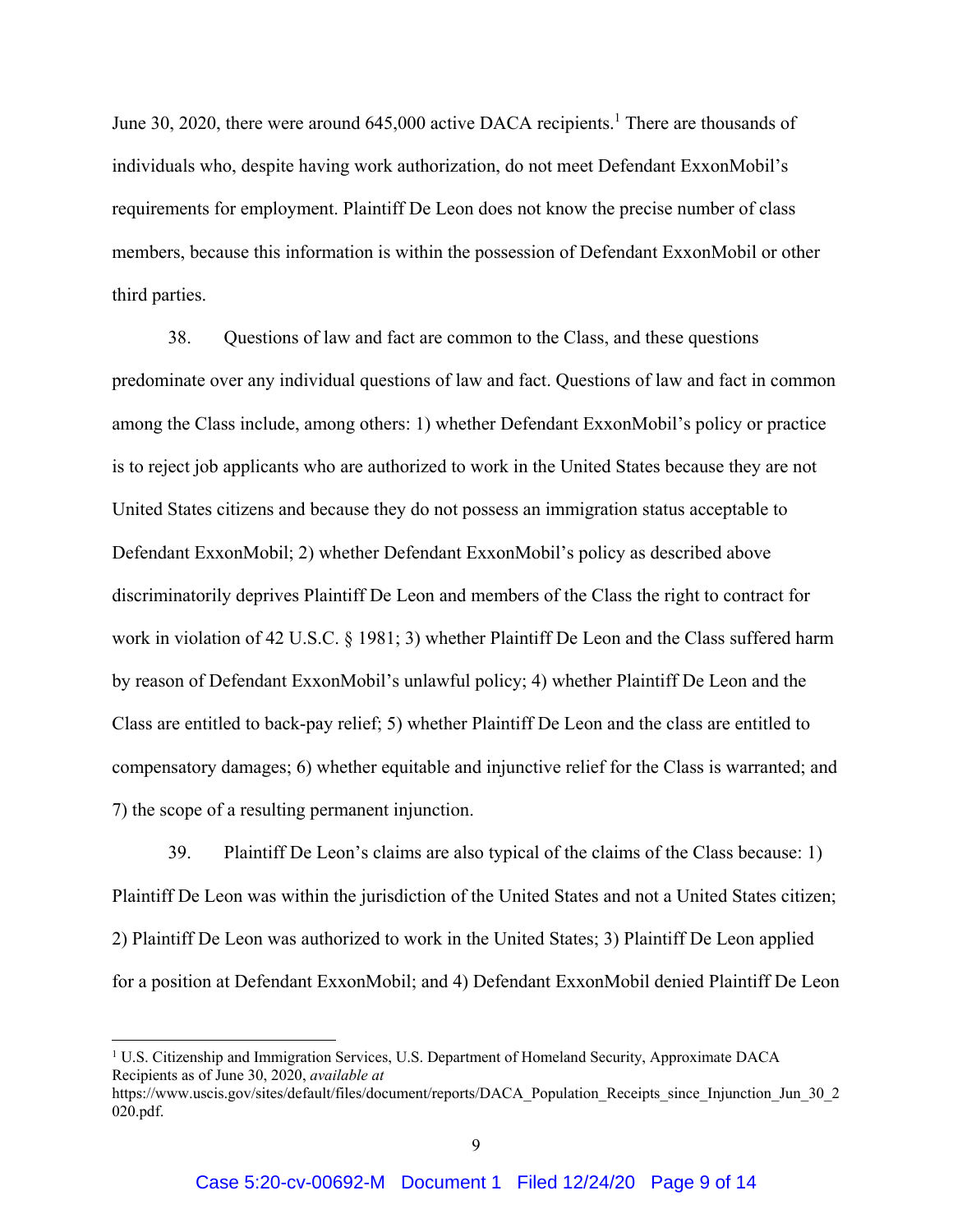employment because of alienage. These claims are substantially shared by each and every class member. All of the claims arise from the same course of conduct of Defendant ExxonMobil, and the relief sought is common.

40. Plaintiff De Leon will fairly and adequately represent and protect the interests of the members of the Class. Plaintiff De Leon has no conflict with any class member. Plaintiff De Leon is committed to the goal of altering Defendant ExxonMobil's hiring policies and practices to end discrimination against Plaintiff De Leon and those who are similarly situated by virtue of their non-citizenship despite legal capacity to work in the United States.

41. Plaintiff De Leon has retained counsel competent and experienced in complex employment discrimination class actions.

42. The precise number of individuals affected by Defendant ExxonMobil's unlawful policy and practice is ascertainable through Defendant ExxonMobil's records and other thirdparty records, and therefore the proposed class is ascertainable.

43. Class certification is appropriate under Fed. R. Civ. P. 23(b)(2) because Defendant ExxonMobil acted and/or refused to act on grounds that are generally applicable to the Class, which makes declaratory and injunctive relief appropriate with respect to Plaintiff De Leon and the Class as a whole. Defendant ExxonMobil has refused to hire noncitizens ostensibly because they are not citizens or are noncitizens without an immigration status acceptable to Defendant ExxonMobil, despite their possession of valid work authorization. Plaintiff De Leon and Class members are entitled to injunctive relief to end Defendant ExxonMobil's common, uniform, unfair, and discriminatory policy and/or practice.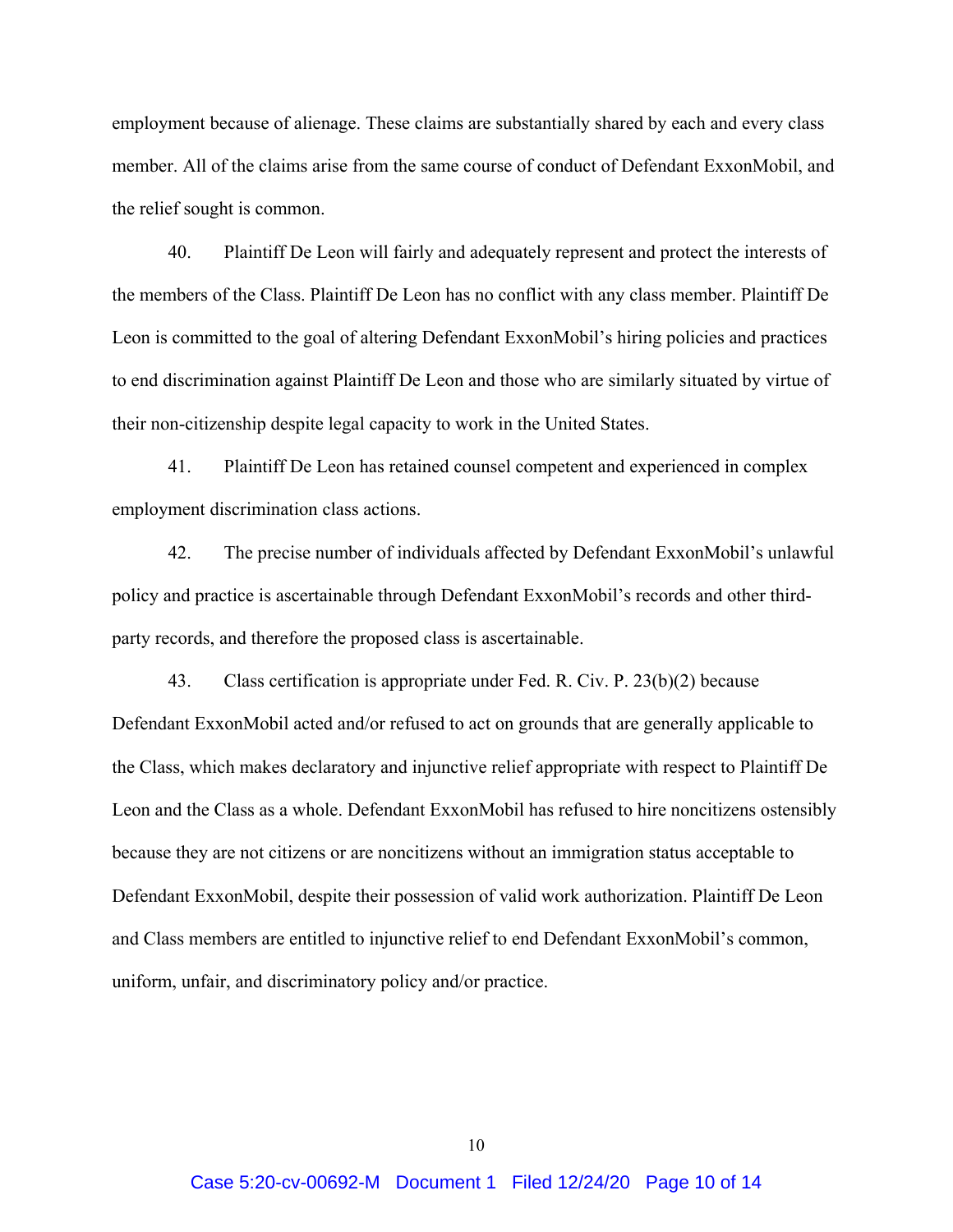44. Class certification is also appropriate under Fed. R. Civ. Pr. 23(b)(3) because common questions of law and fact predominate over any questions affecting only individual members of the Class.

45. A class action is superior to other available methods for the fair and efficient adjudication of this litigation since joinder of all members is impracticable. Class members have been damaged and are entitled to recovery as a result of Defendant ExxonMobil's common, uniform, and discriminatory policy and/or practice. Damages are capable of measurement on a class-wide basis and will be calculated in part on the wages lost due to Defendant ExxonMobil's unlawful policy and/or practice. Plaintiff De Leon and the Class will rely on common evidence to resolve their legal and factual questions. There are no pending actions raising similar claims. The proposed representative for the class is a North Carolina resident. Defendant ExxonMobil engages in continuous, permanent, and substantial activity in North Carolina. There will be no undue difficulty in the management of this litigation as a class action.

46. This class action may be maintained under Federal Rule of Civil Procedure 23(b) because prosecuting separate actions by individual class members would create a risk of inconsistent or varying adjudications with respect to individual Class members that would establish incompatible standards of conduct for Defendant ExxonMobil. Defendant ExxonMobil also has acted or failed to act on grounds that generally apply to all class members, necessitating the declaratory and injunctive relief Plaintiff De Leon seeks. In addition, questions of law and fact common to class members predominate over questions affecting only individual class members. A class action is superior to other available methods for fairly and efficiently adjudicating the controversy because, among other things, a class action would concentrate a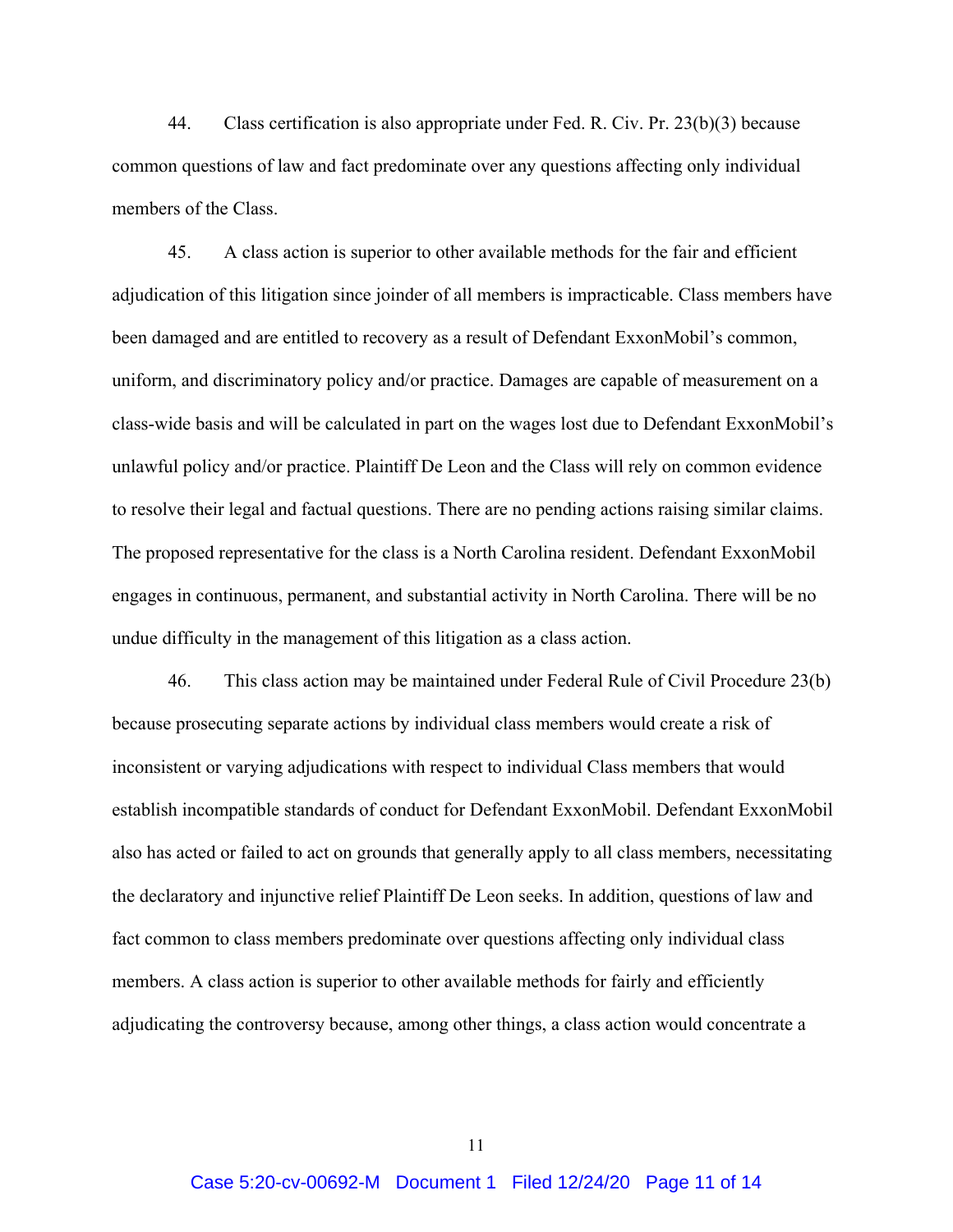multiplicity of individual actions, which share common facts and legal disputes, in a single forum.

## **FIRST CLAIM**

#### **Alienage Discrimination (42 U.S.C. § 1981)**

47. Plaintiff De Leon re-alleges and incorporates by reference the allegations set forth in all prior paragraphs of this Complaint.

48. Plaintiff De Leon brings this claim on his own behalf and on behalf of the Class.

49. Plaintiff De Leon is a person within the jurisdiction of the United States.

50. Plaintiff De Leon is not a citizen of the United States.

51. In 2012, Plaintiff De Leon applied for and received DACA; he successfully renewed his DACA grant in 2014, 2016, and 2018. As the result of receiving DACA, Plaintiff De Leon has federal work authorization, and has an employment authorization document.

52. Defendant ExxonMobil intentionally discriminated against Plaintiff De Leon and the Class on the basis of alienage by denying them opportunities to contract to work and by deterring them from opportunities to contract because they are noncitizens, despite their legal authorization to work in the United States.

53. Defendant ExxonMobil's intentional discrimination against Plaintiff De Leon and the Class interfered with their right to make and enforce employment contracts.

54. Defendant ExxonMobil's facially discriminatory policies and/or practices of denying work opportunities to Plaintiff De Leon and the Class based on their alienage, despite their legal authorization to work in the United States, has harmed Plaintiff De Leon and the Class and constitutes unlawful alienage discrimination in violation of 42 U.S.C. § 1981.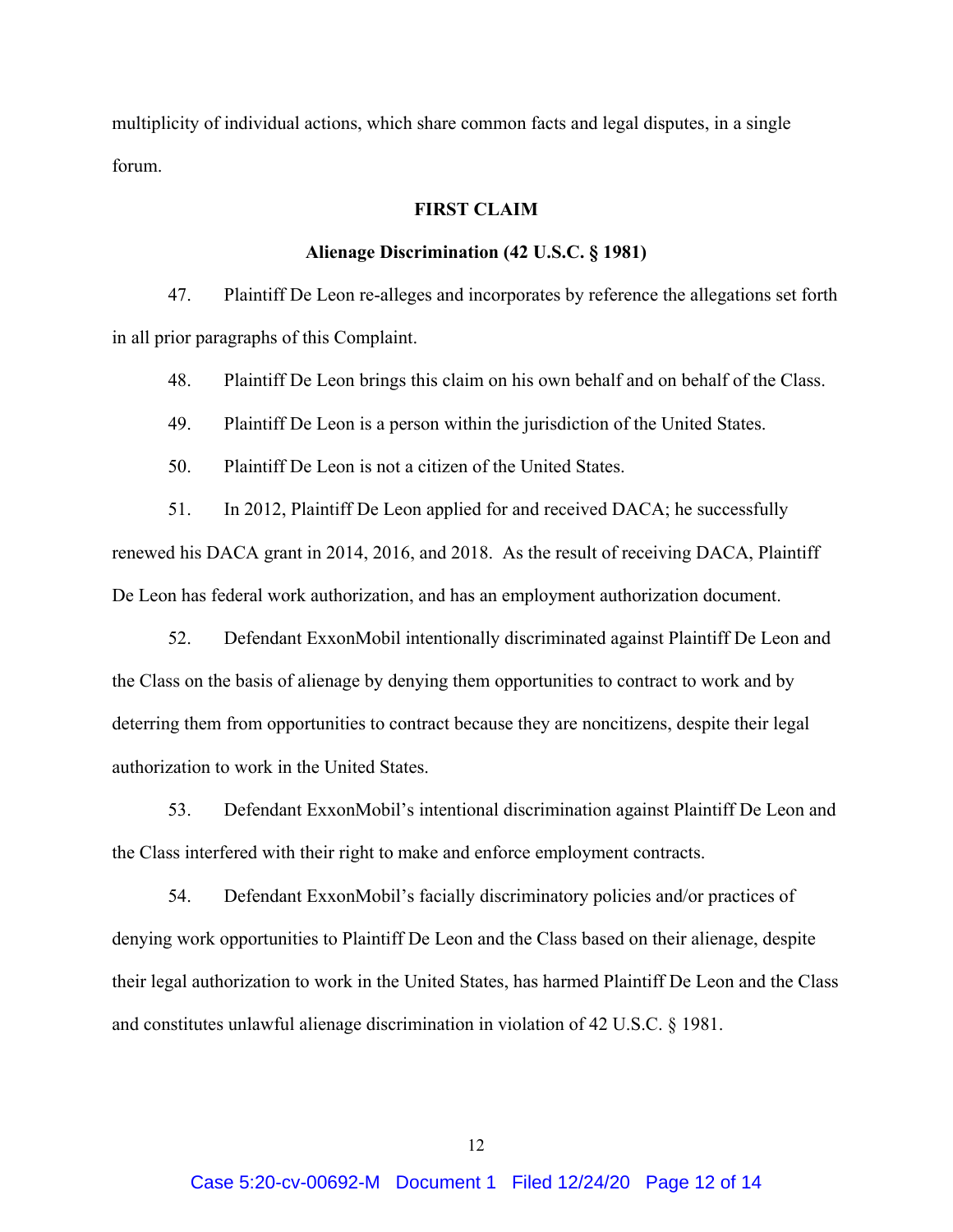55. Defendant ExxonMobil's conduct caused Plaintiff De Leon and the Class substantial losses in earnings and other work benefits.

56. Plaintiff De Leon and the Class have no plain, adequate, or complete remedy at law to redress the wrongs alleged in this Complaint, and the injunctive relief sought in this action is the only means to secure complete and adequate relief. Plaintiff De Leon and the Class now suffers, and will continue to suffer, irreparable injury from Defendant ExxonMobil's discriminatory acts and omissions.

#### **DEMAND FOR JURY TRIAL**

57. Under Fed. R. Civ. P. 38, Plaintiff hereby demands a jury trial for all claims so triable.

#### **PRAYER FOR RELIEF**

WHEREFORE, Plaintiff De Leon and the Class pray for relief as follows:

i. Certification of the case as a class action on behalf of the proposed Class;

ii. Designation of Plaintiff Aldo De Leon as a Representative on behalf of the Class;

iii. A declaratory judgment that the practices complained of herein are unlawful and violate 42 U.S.C. § 1981;

iv. A preliminary and permanent injunction against Defendant ExxonMobil Corporation and its officers, agents, successors, employees, representatives, and any and all persons' action in concert with them, to restrain them from engaging in each of the unlawful policies, practices, customs, and usages set forth herein;

v. Back pay (including interest and benefits) for Plaintiff and Class members;

vi. All damages sustained as a result of Defendant ExxonMobil's conduct, including damages for emotional distress, according to proof;